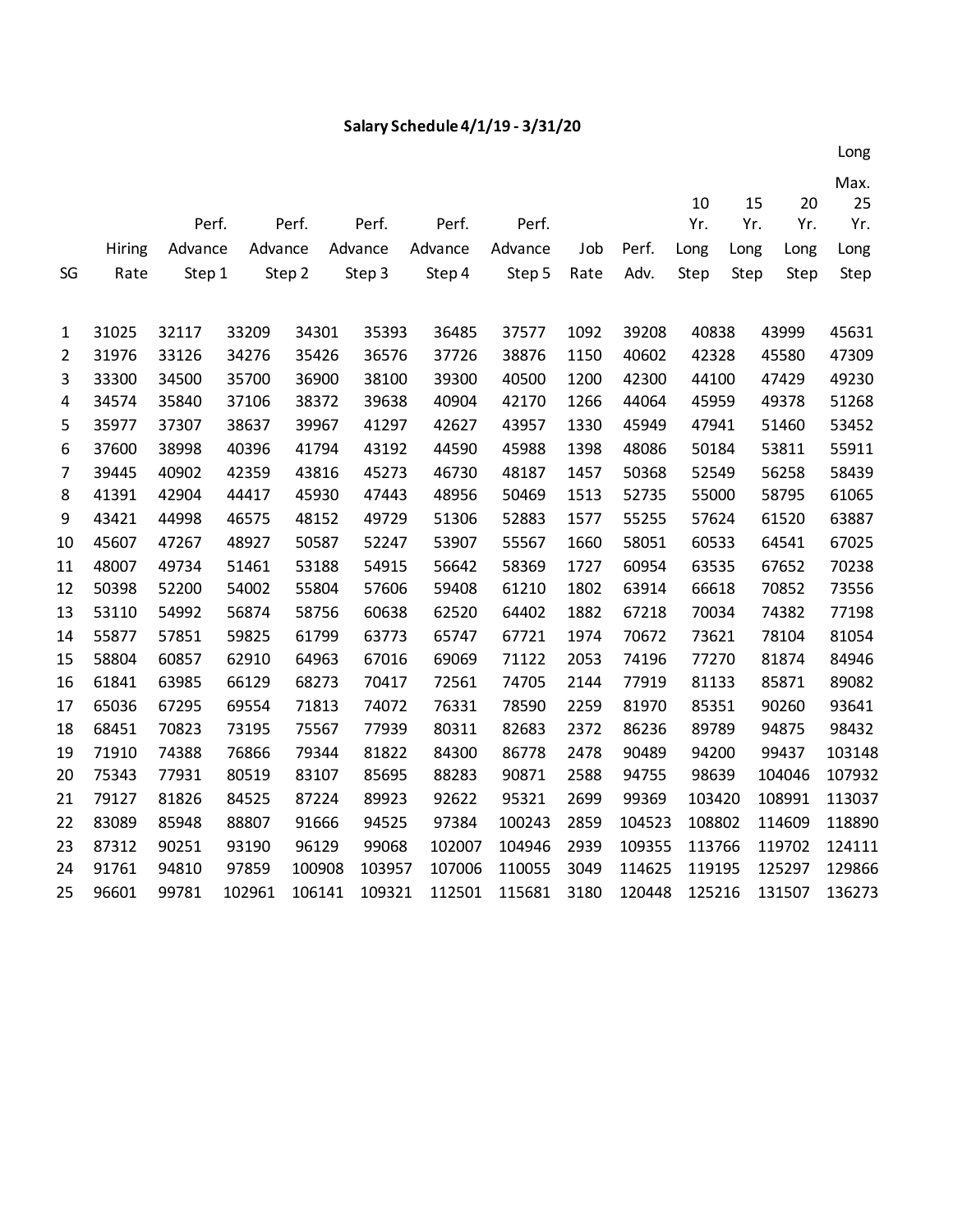## **Salary Schedule 4/1/20 - 3/31/21**

|    |        |         |         |        |         |         |         |      |        |        |      |        | Max.   |
|----|--------|---------|---------|--------|---------|---------|---------|------|--------|--------|------|--------|--------|
|    |        |         |         |        |         |         |         |      |        | 10     | 15   | 20     | 25     |
|    |        | Perf.   |         | Perf.  | Perf.   | Perf.   | Perf.   |      |        | Yr.    | Yr.  | Yr.    | Yr.    |
|    | Hiring | Advance | Advance |        | Advance | Advance | Advance | Job  | Perf.  | Long   | Long | Long   | Long   |
| SG | Rate   | Step 1  |         | Step 2 | Step 3  | Step 4  | Step 5  | Rate | Adv.   | Step   | Step | Step   | Step   |
|    |        |         |         |        |         |         |         |      |        |        |      |        |        |
| 1  | 31646  | 32760   | 33874   | 34988  | 36102   | 37216   | 38330   | 1114 | 39994  | 41656  |      | 44880  | 46545  |
| 2  | 32616  | 33789   | 34962   | 36135  | 37308   | 38481   | 39654   | 1173 | 41415  | 43175  |      | 46492  | 48256  |
| 3  | 33966  | 35190   | 36414   | 37638  | 38862   | 40086   | 41310   | 1224 | 43146  | 44982  |      | 48378  | 50215  |
| 4  | 35265  | 36556   | 37847   | 39138  | 40429   | 41720   | 43011   | 1291 | 44943  | 46876  |      | 50363  | 52291  |
| 5  | 36697  | 38054   | 39411   | 40768  | 42125   | 43482   | 44839   | 1357 | 46871  | 48903  |      | 52492  | 54524  |
| 6  | 38352  | 39778   | 41204   | 42630  | 44056   | 45482   | 46908   | 1426 | 49048  | 51188  |      | 54887  | 57029  |
| 7  | 40234  | 41720   | 43206   | 44692  | 46178   | 47664   | 49150   | 1486 | 51375  | 53599  |      | 57382  | 59607  |
| 8  | 42219  | 43762   | 45305   | 46848  | 48391   | 49934   | 51477   | 1543 | 53788  | 56099  |      | 59970  | 62285  |
| 9  | 44289  | 45898   | 47507   | 49116  | 50725   | 52334   | 53943   | 1609 | 56362  | 58779  |      | 62753  | 65167  |
| 10 | 46519  | 48212   | 49905   | 51598  | 53291   | 54984   | 56677   | 1693 | 59211  | 61742  |      | 65830  | 68364  |
| 11 | 48967  | 50729   | 52491   | 54253  | 56015   | 57777   | 59539   | 1762 | 62176  | 64808  |      | 69008  | 71645  |
| 12 | 51406  | 53244   | 55082   | 56920  | 58758   | 60596   | 62434   | 1838 | 65192  | 67950  |      | 72269  | 75027  |
| 13 | 54172  | 56092   | 58012   | 59932  | 61852   | 63772   | 65692   | 1920 | 68564  | 71437  |      | 75872  | 78744  |
| 14 | 56995  | 59008   | 61021   | 63034  | 65047   | 67060   | 69073   | 2013 | 72083  | 75091  |      | 79664  | 82673  |
| 15 | 59980  | 62074   | 64168   | 66262  | 68356   | 70450   | 72544   | 2094 | 75679  | 78815  |      | 83511  | 86644  |
| 16 | 63078  | 65265   | 67452   | 69639  | 71826   | 74013   | 76200   | 2187 | 79478  | 82757  |      | 87589  | 90865  |
| 17 | 66337  | 68641   | 70945   | 73249  | 75553   | 77857   | 80161   | 2304 | 83609  | 87057  |      | 92064  | 95513  |
| 18 | 69820  | 72240   | 74660   | 77080  | 79500   | 81920   | 84340   | 2420 | 87964  | 91588  |      | 96776  | 100404 |
| 19 | 73348  | 75876   | 78404   | 80932  | 83460   | 85988   | 88516   | 2528 | 92301  | 96086  |      | 101428 | 105213 |
| 20 | 76850  | 79490   | 82130   | 84770  | 87410   | 90050   | 92690   | 2640 | 96652  | 100613 |      | 106129 | 110092 |
| 21 | 80710  | 83463   | 86216   | 88969  | 91722   | 94475   | 97228   | 2753 | 101357 | 105489 |      | 111171 | 115298 |
| 22 | 84751  | 87667   | 90583   | 93499  | 96415   | 99331   | 102247  | 2916 | 106613 | 110977 |      | 116900 | 121267 |
| 23 | 89058  | 92056   | 95054   | 98052  | 101050  | 104048  | 107046  | 2998 | 111543 | 116042 |      | 122097 | 126594 |
| 24 | 93596  | 96706   | 99816   | 102926 | 106036  | 109146  | 112256  | 3110 | 116917 | 121579 |      | 127803 | 132463 |
| 25 | 98533  | 101777  | 105021  | 108265 | 111509  | 114753  | 117997  | 3244 | 122859 | 127723 |      | 134140 | 139001 |

 $1.02$   $1.02$   $1.02$   $1.02$   $1.02$   $1.02$   $1.02$   $1.02$   $1.02$   $1.02$   $1.02$   $1.02$   $1.02$   $1.02$   $1.02$   $1.02$   $1.02$   $1.02$   $1.02$   $1.02$   $1.02$   $1.02$   $1.02$   $1.02$   $1.02$   $1.02$   $1.02$   $1.02$   $1.02$   $1.02$   $1.02$   $1.0$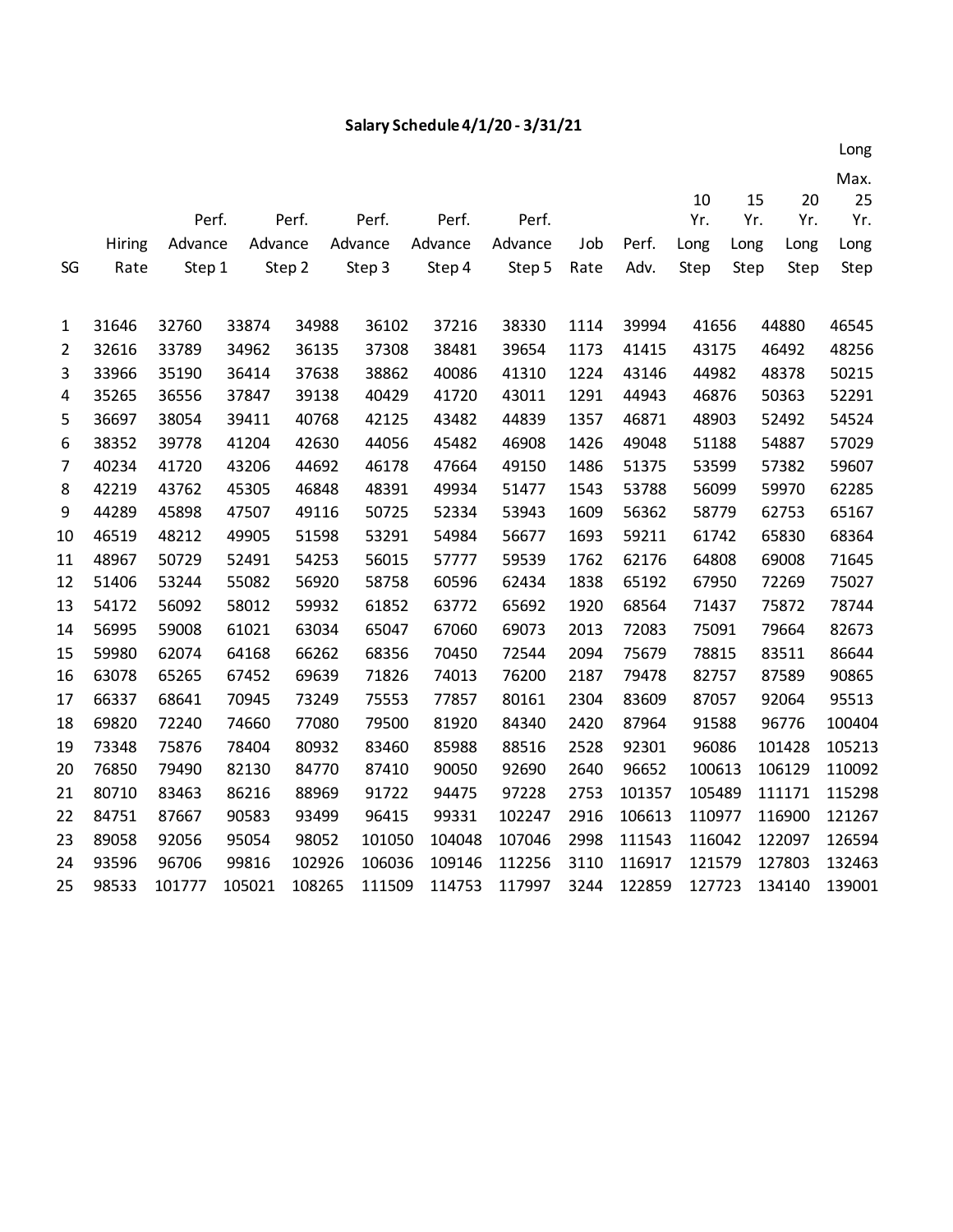## **Salary Schedule 4/1/21 - 3/31/22**

|                |               |         |         |        |         |         |         |      |        | 10     | 15   | 20     | 25     |
|----------------|---------------|---------|---------|--------|---------|---------|---------|------|--------|--------|------|--------|--------|
|                |               | Perf.   |         | Perf.  | Perf.   | Perf.   | Perf.   |      |        | Yr.    | Yr.  | Yr.    | Yr.    |
|                | <b>Hiring</b> | Advance | Advance |        | Advance | Advance | Advance | Job  | Perf.  | Long   | Long | Long   | Long   |
| SG             | Rate          | Step 1  | Step 2  |        | Step 3  | Step 4  | Step 5  | Rate | Adv.   | Step   | Step | Step   | Step   |
|                |               |         |         |        |         |         |         |      |        |        |      |        |        |
| 1              | 32279         | 33415   | 34551   | 35687  | 36823   | 37959   | 39095   | 1136 | 40792  | 42488  |      | 45776  | 47474  |
| $\overline{2}$ | 33268         | 34465   | 35662   | 36859  | 38056   | 39253   | 40450   | 1197 | 42246  | 44041  |      | 47425  | 49224  |
| 3              | 34645         | 35894   | 37143   | 38392  | 39641   | 40890   | 42139   | 1249 | 44012  | 45884  |      | 49348  | 51222  |
| 4              | 35970         | 37287   | 38604   | 39921  | 41238   | 42555   | 43872   | 1317 | 45843  | 47814  |      | 51371  | 53338  |
| 5              | 37431         | 38815   | 40199   | 41583  | 42967   | 44351   | 45735   | 1384 | 47808  | 49880  |      | 53541  | 55614  |
| 6              | 39119         | 40574   | 42029   | 43484  | 44939   | 46394   | 47849   | 1455 | 50032  | 52215  |      | 55988  | 58172  |
| 7              | 41039         | 42555   | 44071   | 45587  | 47103   | 48619   | 50135   | 1516 | 52405  | 54673  |      | 58532  | 60801  |
| 8              | 43063         | 44637   | 46211   | 47785  | 49359   | 50933   | 52507   | 1574 | 54864  | 57221  |      | 61170  | 63531  |
| 9              | 45175         | 46816   | 48457   | 50098  | 51739   | 53380   | 55021   | 1641 | 57488  | 59954  |      | 64007  | 66469  |
| 10             | 47449         | 49176   | 50903   | 52630  | 54357   | 56084   | 57811   | 1727 | 60396  | 62977  |      | 67147  | 69732  |
| 11             | 49946         | 51743   | 53540   | 55337  | 57134   | 58931   | 60728   | 1797 | 63418  | 66102  |      | 70386  | 73076  |
| 12             | 52434         | 54309   | 56184   | 58059  | 59934   | 61809   | 63684   | 1875 | 66497  | 69310  |      | 73716  | 76529  |
| 13             | 55255         | 57214   | 59173   | 61132  | 63091   | 65050   | 67009   | 1959 | 69938  | 72869  |      | 77393  | 80322  |
| 14             | 58135         | 60188   | 62241   | 64294  | 66347   | 68400   | 70453   | 2053 | 73523  | 76591  |      | 81256  | 84325  |
| 15             | 61180         | 63316   | 65452   | 67588  | 69724   | 71860   | 73996   | 2136 | 77194  | 80392  |      | 85182  | 88378  |
| 16             | 64340         | 66571   | 68802   | 71033  | 73264   | 75495   | 77726   | 2231 | 81070  | 84414  |      | 89343  | 92684  |
| 17             | 67664         | 70014   | 72364   | 74714  | 77064   | 79414   | 81764   | 2350 | 85281  | 88798  |      | 93905  | 97423  |
| 18             | 71216         | 73685   | 76154   | 78623  | 81092   | 83561   | 86030   | 2469 | 89726  | 93423  |      | 98715  | 102415 |
| 19             | 74815         | 77394   | 79973   | 82552  | 85131   | 87710   | 90289   | 2579 | 94150  | 98010  |      | 103459 | 107320 |
| 20             | 78387         | 81080   | 83773   | 86466  | 89159   | 91852   | 94545   | 2693 | 98586  | 102626 |      | 108253 | 112295 |
| 21             | 82324         | 85132   | 87940   | 90748  | 93556   | 96364   | 99172   | 2808 | 103384 | 107598 |      | 113394 | 117603 |
| 22             | 86446         | 89420   | 92394   | 95368  | 98342   | 101316  | 104290  | 2974 | 108743 | 113195 |      | 119236 | 123690 |
| 23             | 90839         | 93897   | 96955   | 100013 | 103071  | 106129  | 109187  | 3058 | 113774 | 118363 |      | 124539 | 129126 |
| 24             | 95468         | 98640   | 101812  | 104984 | 108156  | 111328  | 114500  | 3172 | 119254 | 124009 |      | 130358 | 135111 |
| 25             | 100504        | 103813  | 107122  | 110431 | 113740  | 117049  | 120358  | 3309 | 125317 | 130279 |      | 136824 | 141782 |

 $1.02 < 1.02 < 1.02 < 1.02 < 1.02 < 1.02 < 1.02 < 1.02 < 1.02 < 1.02 < 1.02 < 1.02 < 1.02 < 1.02 < 1.02 < 1.02 < 1.02 < 1.02 < 1.02 < 1.02 < 1.02 < 1.02 < 1.02 < 1.02 < 1.02 < 1.02 < 1.02 < 1.02 < 1.02 < 1.02 < 1.02 < 1.02 < 1.02 < 1.02 < 1.02 < 1.02 < 1.02$ Max.